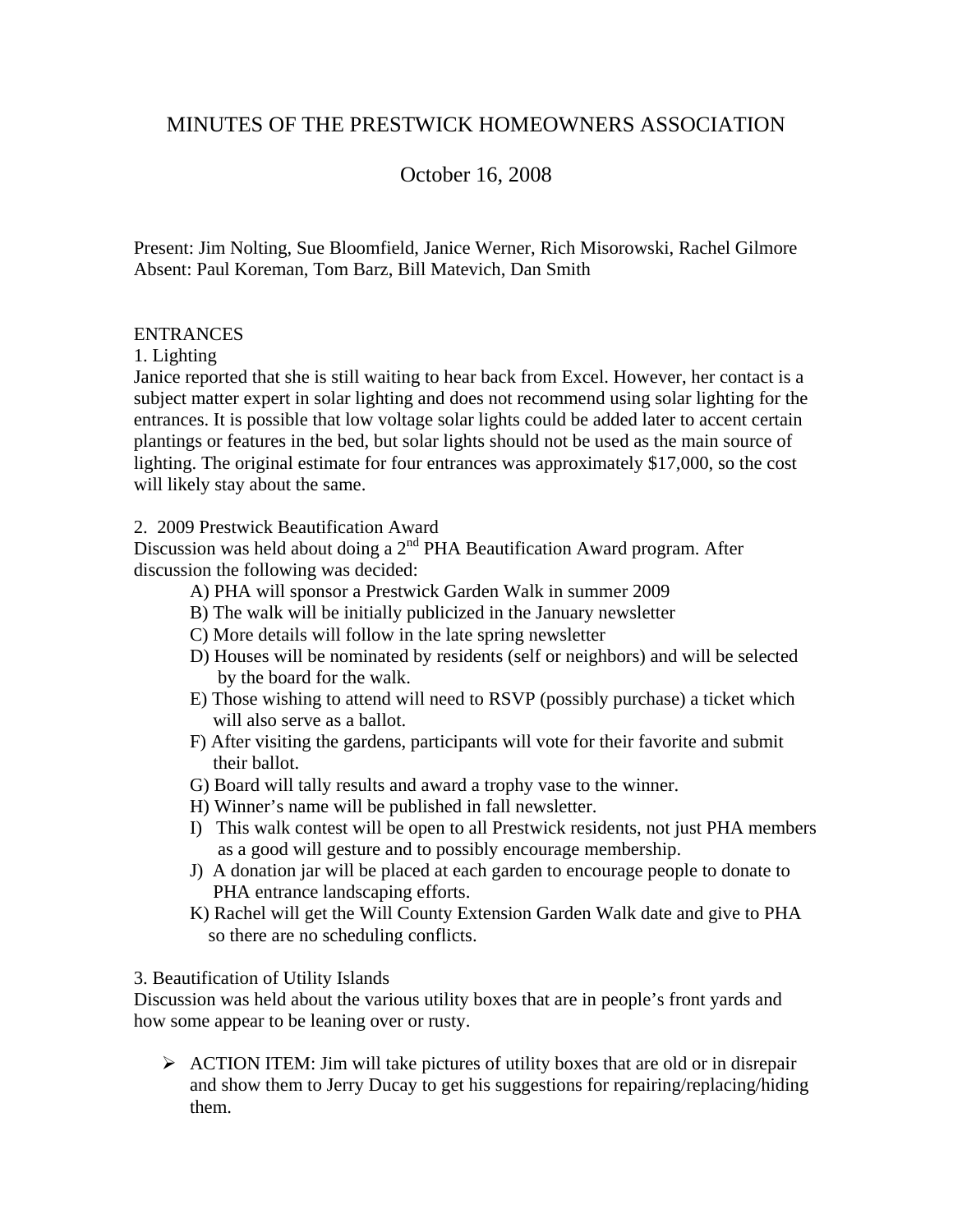$\triangleright$  ACTION ITEM: Rachel will put a blurb in the next newsletter asking people to A) please landscape around their utility boxes to camouflage them and B) ask for suggestions as to how other neighborhoods conceal these utility boxes.

# ARC

No report.

# **SOCIAL**

Discussion was held about how to improve the relationship with PCC so that events are a win-win situation for both organizations. It was suggested that both boards meet to resolve any issues.

Discussion was also held on holding a holiday event with both a caroling party and a holiday housewalk considered. It was decided that a caroling party would be a simpler option this year but to plan for a 2009 holiday housewalk.

¾ ACTION ITEM: Sue and Janice will meet to plan a Caroling Party (date/time, starting location, end party location, bring a dish/bottle to share, etc.) and will email the board with details. They will contact Rachel as needed for a mailing.

# MEMBERSHIP

1. Request to publicize Prestwick rentals through PHA

Jim reported that he's received several requests from Prestwick residents trying to sell their homes asking to put rental information out through the PHA. Nothing in the bylaws prevents people from renting their homes. Discussion was held about the benefit of having someone in the home as opposed to the home standing vacant.

# **SECURITY**

# 1. Strangers in the neighborhood

Jim shared details of several recent unusual events with strangers in Prestwick asking for information about homeowners or other residents, which seemed similar to the summer scams elsewhere in Frankfort where a stranger started a conversation with a homeowner and the homeowner was later robbed. The board will remind all residents to call the police if you see anything or anyone strange/unusual/out of place in the neighborhood.

# 2. Policing For Sale signs

The board discussed For Sale signs which are an increasing problem due to the number of homes for sale. Jim pulls some signs every week but can't patrol all of Prestwick. He also stated that he needs to see a full signed copy of the covenants because realtors are challenging his position that the covenants say signs can't be displayed in home windows.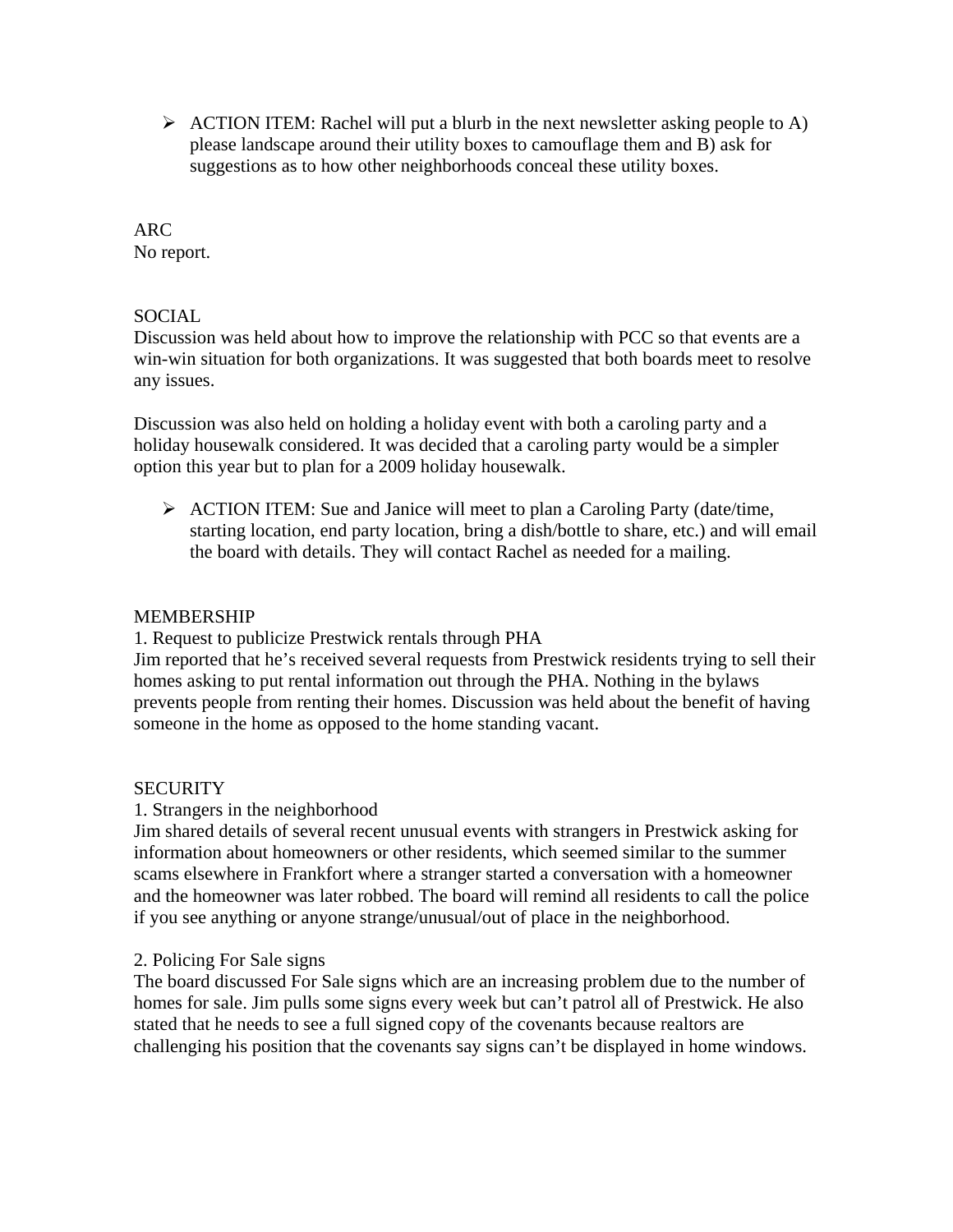¾ ACTION ITEM: \*\*BILL\*\* please contact Jim and get him a signed copy of the covenants to review regarding sign placement.

Jim has also contacted ACTHA and asked their staff attorney if he is legally able to send a letter to sign violators warning them that they have a set period to remove the signs or they will be fined. If they still do not remove the signs, they will have a lien made against their home. The ACTHA attorney told Jim he can do this, but Jim would like to get Bill's legal opinion.

¾ ACTION ITEM: \*\*BILL\*\* please contact Jim and let him know if you think he can send such a letter to sign violators.

### WEB SITE

### 1. Development of member database

Rich demonstrated the revised database he's created that will sort the Excel file by resident, non-resident or whole list. Labels can also be created from any of these lists through a mail merge. The board thanked Rich for his time and effort! Good job, Rich! Rich also noted he took these files to the printer, who reviewed them and said they're exactly what is needed for the directory next year.

Discussion was held and it was decided that:

- A) Rachel will maintain the database. Rich will get her a copy of what he's done.
- B) Tom will be asked to provide Rachel with new resident updates.
- C) Rachel will send a back up copy to Jim every time the list is updated.
- D) Rachel and Rich will meet as needed after Rachel works with Rich's lists.

### FINANCIAL

1. The board reviewed the current 9 month financial statement. Jim noted that PHA actually has an additional \$4600 in revenue that wasn't on the statement from the Village reimbursement for entrance signs and ARC fees. Currently there is about \$30,000 in the bank and all of the landscaping/entrance bills have been paid.

2. Jim would like to discuss the budget at the next meeting so board members should bring suggestions for projects/expenses.

### NEWSLETTER

No report. Next one will be in January.

### GOVERNMENTAL

1. Rich reported that he submitted a legal document to the STB on the EIS draft regarding safety and traffic issues. A Plainfield resident also submitted a document challenging the constitutionality of some of the issues in the EIS. Both of these documents went together and referenced one another. Rich also explained the process of how House bill 6707 was